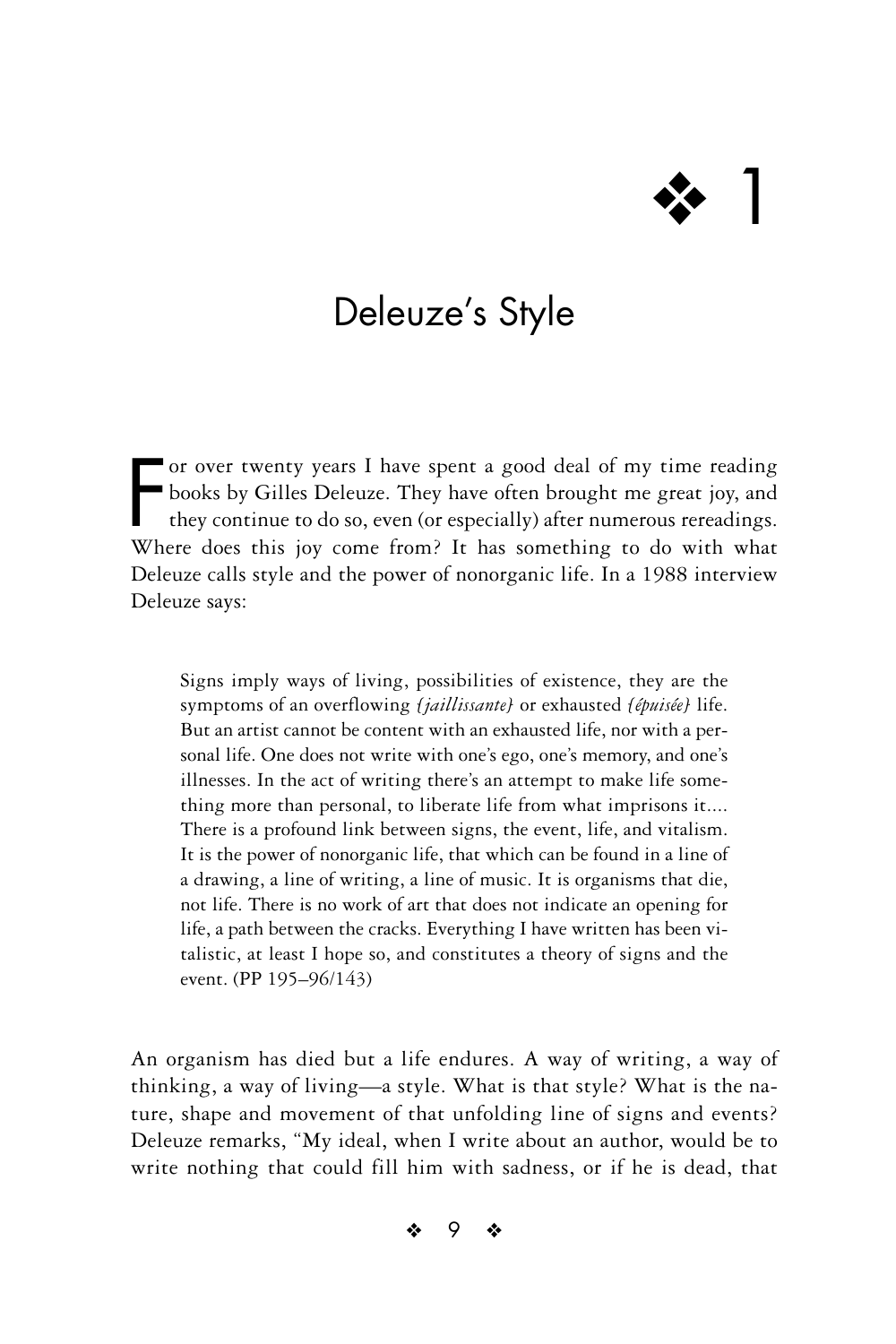would make him weep in his grave: think *about* the author on whom you are writing. Think about him so hard that he can no longer be an object, and likewise so that you cannot identify with him. Avoid the double shame of the scholar and the familiar. Return to an author a little of that joy, that energy, that amorous and political life that he knew how to give and invent" (D 142/119). This is a tribute in the present tense to the joy, the energy, and the life of the event that continues to take place in those works that bear the name Deleuze.

## The Imperceptible

Clément Rosset relates that a reader of *Difference and Repetition* once remarked to him, "I have the impression of eating a cracker that lacks butter. It's excellent, but it's dry" (89). This dryness *[sécheresse]* Rosset finds in all of Deleuze's early work (through *The Logic of Sense* and *Difference and Repetition*), a dryness that initially suffocates but eventually seduces readers through what it spares them: "Here, no tears, no emotion, no metaphysical shudders. . . . What characterizes Deleuze above all is a beautiful lack of enthusiasm" (Rosset 89). Rosset speaks of a "coldness" in Deleuze, an "'objectivity' quite indifferent to the content it examines" (89). When analyzing others' thought, says Rosset, Deleuze disregards the motives and goals that inspire the work and considers only whether the system of concepts coheres: "Deleuze tries to be indifferent to such affective 'significations,' like an anatomist concerned only about the articulations of the corpse he dissects" (90). Dryness, coldness, objectivity, indifference, the detached, clinical gaze of the forensic surgeon.

What Rosset astutely isolates here is the impersonality of Deleuze's style, the analytic rigor and ascetic sobriety of his thought. Deleuze himself, of course, values sobriety in other writers. To those who experiment with language through accretion, elaboration, and enrichment, Deleuze prefers Kafka, who accepts "the German language of Prague as it is, in its very poverty," and who goes "always further in deterritorialization . . . to the point of sobriety," making an "arid *[desséché]*" language "vibrate with a new intensity," or Beckett, who "proceeds through dryness *[sécheresse]* and sobriety, a willed poverty, pushing deterritorialization to the point that nothing remains but intensities" (K 34-35/19). Sobriety itself is not the goal, but only the means to a liberated intensity, a purification through elimination (how often Deleuze speaks of pure intensities, pure events, pure affects, pure images, and so on), an extraction of an abstract, vital line: "We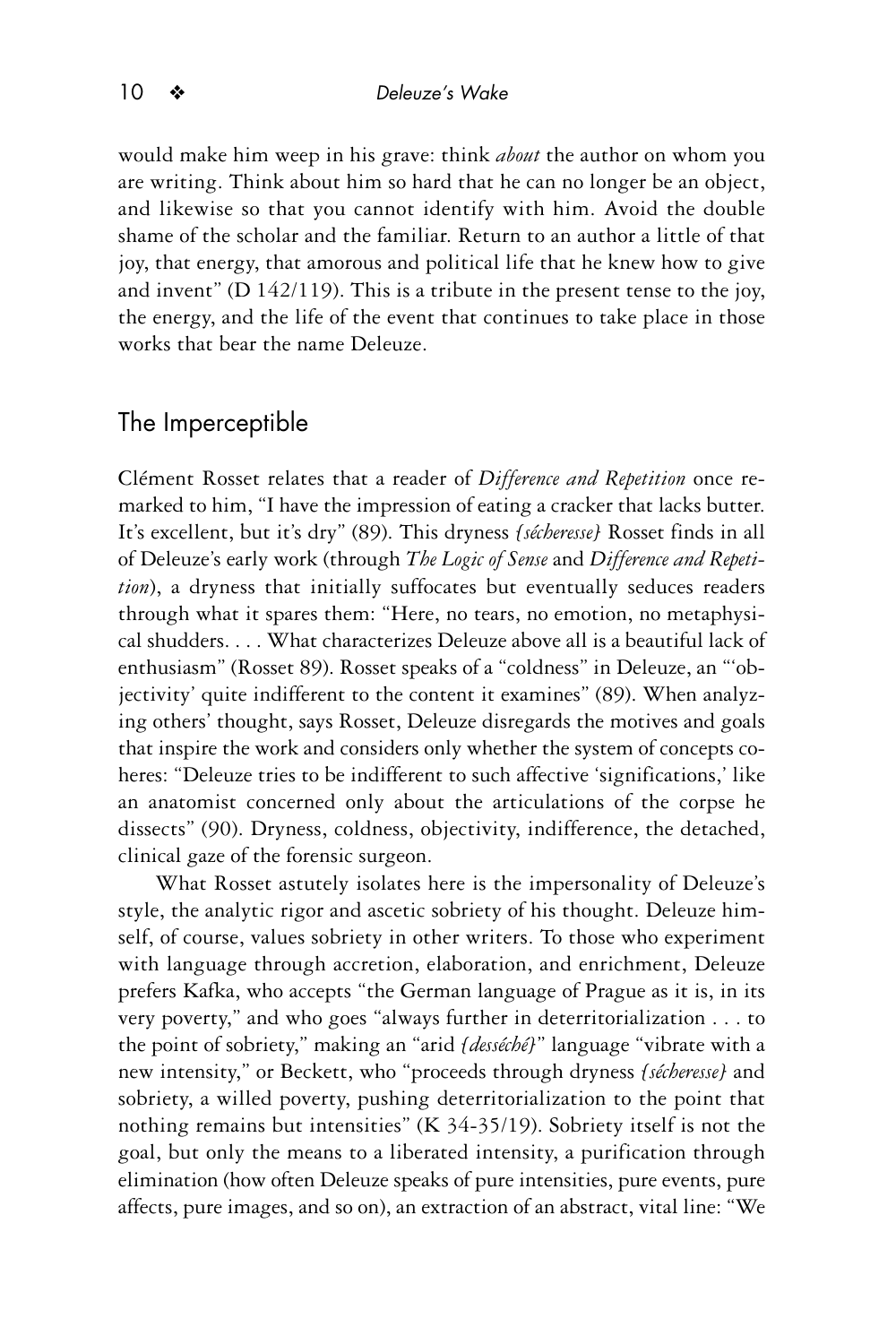are trying to extract from love all possession, all identification, to become capable of loving. We are trying to extract from madness the life it contains, while hating the madmen who ceaselessly bring death to that life, turn it against itself. We are trying to extract from alcohol the life which it contains, without drinking: the great scene of drunkenness on pure water in Henry Miller. To do without alcohol, drugs and madness—that is becoming, becoming-sober, for a richer and richer life" (D 67/53).

What Deleuze eliminates in his writing is the personal—the anecdotal, memory-laden, intentional subject. The goal of writing, says Deleuze, is becoming-imperceptible: "The end, the finality of writing? Well beyond a becoming-woman, a becoming-black, -animal, etc., beyond a becomingminoritarian, there is the final enterprise of becoming-imperceptible" (D 56/45). To be imperceptible "means many things . . . the (anorganic) imperceptible, the (asignifying) indiscernible and the (asubjective) impersonal," and one aspect of becoming imperceptible is "to be like everybody else *[tout le monde]*" (MP 342/279), which in writing might mean to adopt an anonymous, conventional style. There are indeed many passages in Deleuze that seem to be indistinguishable at the level of form from the standard expository prose of academic philosophy, such as this brief excerpt randomly selected from *Difference and Repetition* (similar examples could be found in any of Deleuze's books): "Problems and their symbolic areas stand in a relationship with signs. It is the signs that 'cause problems' and are developed in a symbolic field. The paradoxical usage of the faculties including, first of all, sensibility within the sign—thus refers to Ideas, which run through all the faculties and awaken them each in turn" (DR 213/164).

But such mimicry is a ruse, a means of divesting oneself of personality in order to instigate a nonpersonal individuation, an event that has the identity of a season, a battle, or a disease: an "effect," the "Doppler effect," the "Kelvin effect," the "Kafka effect." Deleuze's style often seems conventional, but a "Deleuze effect" plays through everything he writes, even when he writes with someone else. The nonpersonal individuation of events proceeds *between* things, and in his work with Guattari the Deleuze effect arises between the two writers, who combine "like two streams, two rivers. . . . Félix and I, and many others like us, do not feel that we are exactly persons. Rather, we have an individuality of events" (PP  $193/141$ ).<sup>1</sup> Far from being anomalous creations, Deleuze's collaborative projects only make patent the interactive nature of all his works, in which something passes between Deleuze and the various writers with whom he thinks: "It suffices that something passes through, a current that alone has a proper name. Even when you think you're writing by yourself, it's happening with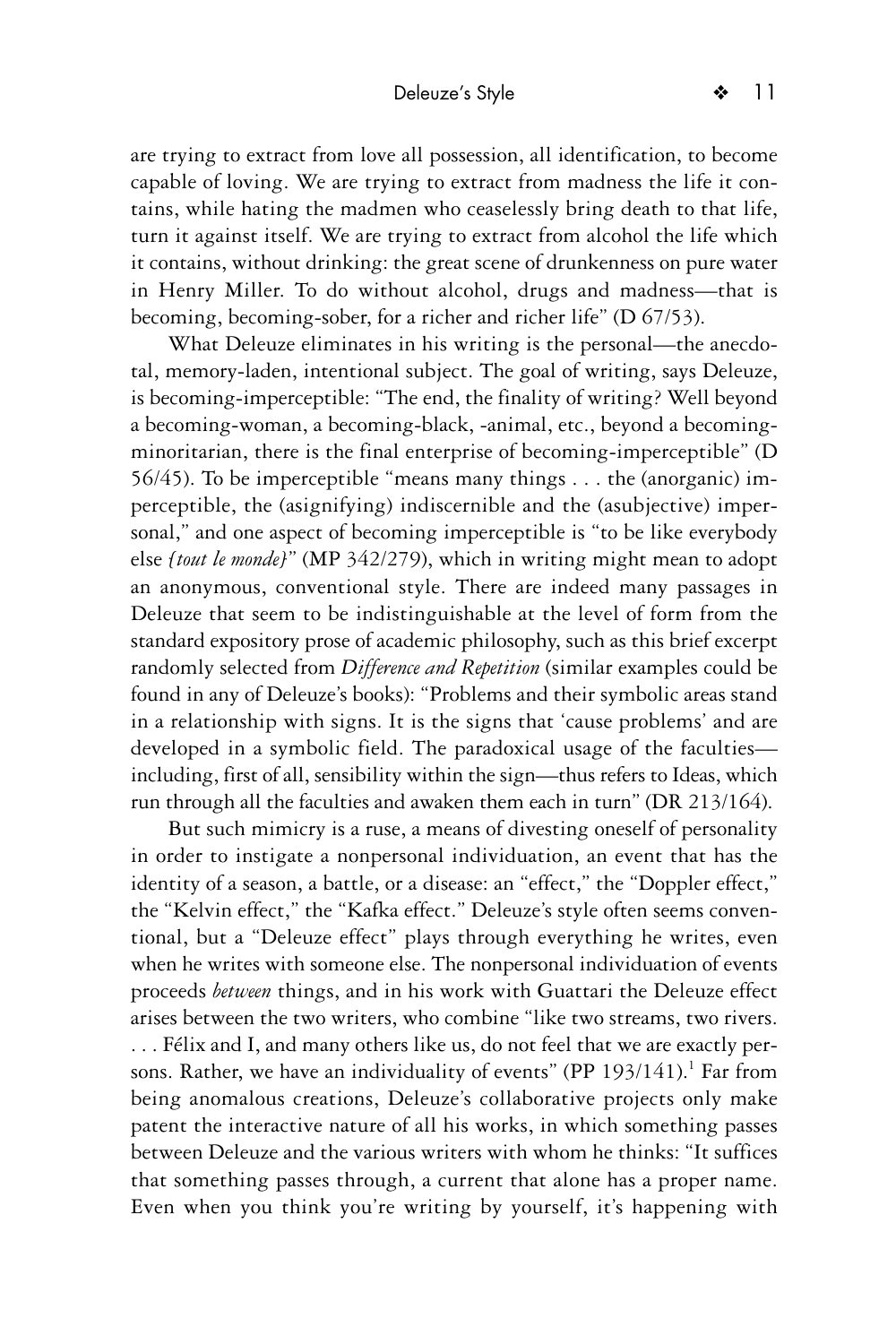someone else who can't always be named" (PP 194/141). The Deleuze effect is metamorphic, mutative, constantly altered through the interactions that produce it, yet possessed of a nonpersonal identity that unfolds in its complexity as it is generated.

What is the source of the Deleuze effect, that nonpersonal style which plays through his works? One obvious element of this style is vocabulary, the collection of idiosyncratic terms that populate the Deleuzian discursive universe. Here one finds traces of the coldness and austerity Rosset identifies in Deleuze, for few of these terms possess sensual, concrete specificity. Several have a mathematical provenance, the geometric figures of point *(aleatory point, singular point),* line *(line of continuous variation, line of flight, line of supple segmentation),* and plane *(plane of immanence, plane of consistency)* or surface, as well as such concepts as *series, axiomatic, singularity, numbering number, n dimensions, qualitative multiplicity, distribution,* and so on. Others are borrowed from various sciences *(rhizome, black hole)* and many, of course, from philosophy. Most are abstract: *difference/repetition, expression, explication/ implication/perplication, individuation, quasi-cause, extra-being, univocity, affect, percept, functive, prospect, problem, movement, speed, event, modulation, redundancy, resonance, subjectification, the virtual*. Some, such as *diagram* and *map,* are themselves names for abstractions. Greek and Latin words appear from time to time—*Aion/Chronos, compars/dispars, haecceities, nomos/logos, spatium/ extensum/extensio*—and lend a similar distanced, disembodied (incorporeal) aura to the writing. Even when a possibly tangible referent is invoked, it is often dematerialized through a problematic combination of terms—an *abstract* machine, a *desiring* machine, a machinic *assemblage,* a body *without organs,* a *melodic* landscape, a *rhythmic* character (although one might say as well, and possibly with greater justice, that the abstract is made sensible through these combinations—palpable, sensual, *real*). But perhaps it is finally the strangeness of the lexicon *(crowned anarchy, schiz-flow, becoming-animal),* the heterogeneity of the abstract terms and their sheer number that are most striking about Deleuze's diction: an abstract, incorporeal, alien vocabulary for a new foreign language.

# The Leaking Egg

But words do not take us very far toward an understanding of Deleuze's style. As Deleuze notes, "[W]hile vocabulary in philosophy is one aspect of a style, since it entails now the invocation of new words, now the uncommon valorization of ordinary words, style is always a matter of syntax"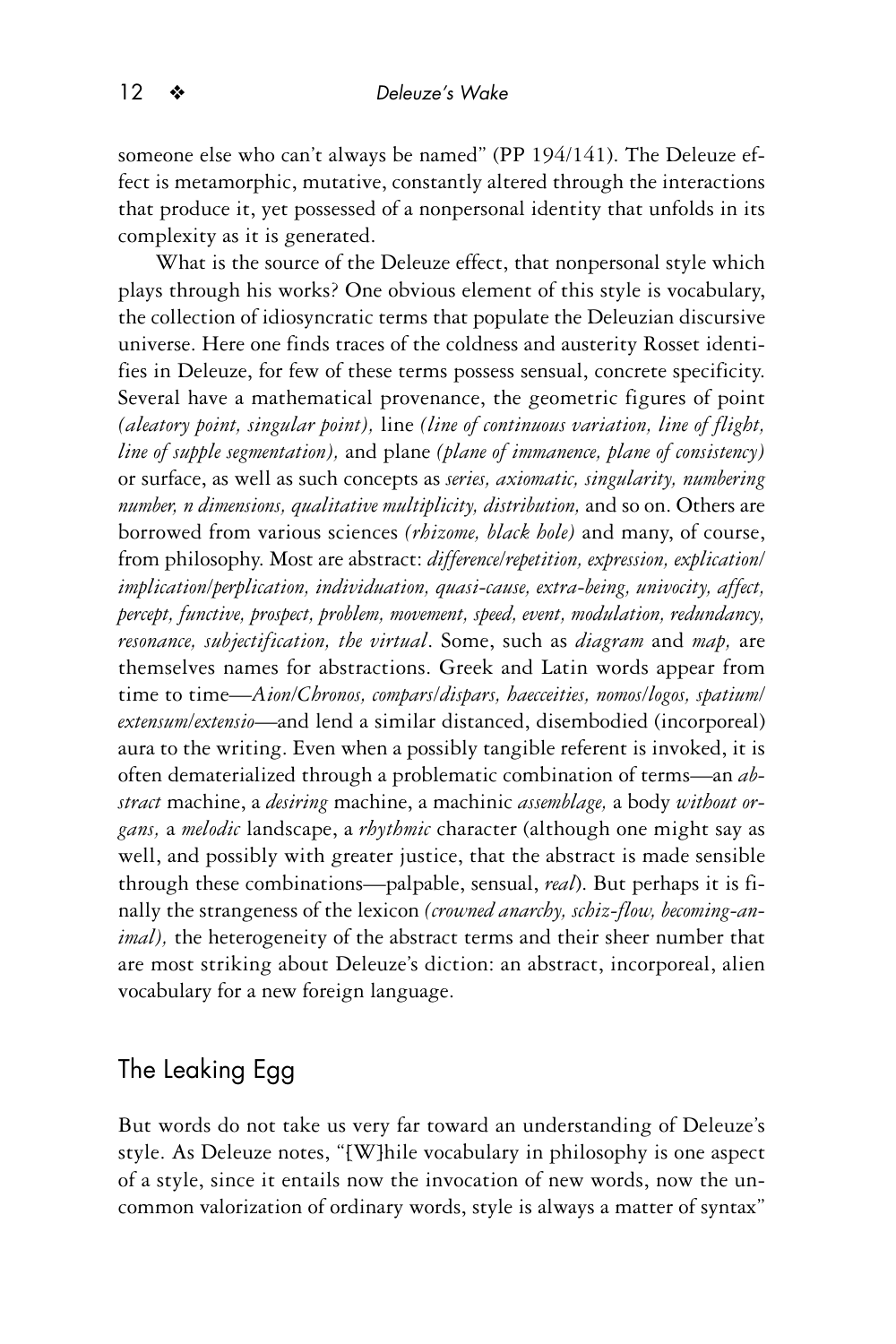(PP 223/164). By "syntax" Deleuze means not simply sentence structure but also the general dispensation of the materials of thought, the trajectory of a line of argumentation or a sequence of ideas.<sup>2</sup> This, I believe, is the sense of his remark, "Style in philosophy is the movement of the concept" (PP 192/140). For Deleuze, the movement of the concept is both internal and external, as we know from *What Is Philosophy?* Each concept refers to other concepts, "not only in its history but in its becoming or its present connections" (QP 24/19). And each concept is itself in motion, consisting as it does of inseparable elements traversed by a conceptual point: "The concept is in a state of *overflight [survol]* in relation to its components, ceaselessly traversing them according to an order without distance. It is immediately co-present in all its components or variations, at no distance from

them, passing back and forth throughout them" (WP 26/20–1). Consider, for example, *insomnia,* a relatively modest concept that Deleuze develops in *L'Épuisé,* his 1992 study of four of Beckett's dramas for television.<sup>3</sup> The concept's components are generated from four basic elements: the posture of a character (the Dreamer) in Beckett's *Nacht und Träume;* an image of disembodied female hands interacting with the head of the immobile seated Dreamer; Blanchot's notion that sleep betrays the night; and the description from Kafka's "Wedding Preparations in the Country" of a bifurcated dreamer who sends his body to the country while remaining in bed. Deleuze establishes "the *consistency* of the concept, its endoconsistency" (QP 25/19) by first pointing out that in the Dreamer's rigid posture we see the figure of a waking dream. Then Deleuze extracts from Blanchot's fragment on sleep, night, and dreams in *L'Espace littéraire* the opposition of sleep to night and the notion of a dream that belongs to night as opposed to sleep. (The key passage in Blanchot that Deleuze does not cite is "If you lack sleep, in the end exhaustion *[l'épuisement]* infects you; this infection prohibits sleep, translates itself into insomnia" [*L'Espace* 281].) Next Kafka provides Deleuze with an account of a doubled dreamer, which occasions the key observation that "one dreams alongside insomnia *[on rêve à côté de l'insomnie]*" (E 100/CC 171). (One recalls here the paralogic of Deleuze's remark that the Proustian essence "appears *alongside [à côté de]*" the individual elements through which it plays [PS 194/162], or in *Anti-Oedipus* the statement concerning the whole and its parts that "we only believe in totalities that are *to the side [Nous ne croyons à des totalités qu'*à côté]" [AO 50/42].) Finally, Deleuze reads Beckett's image of hands touching the Dreamer's head as an image of the dream of insomnia, "a dream of the mind [*un rêve de l'esprit*], which must be made, fabricated" (E 101/CC 172). As Deleuze articulates the components of the concept, a certain consistency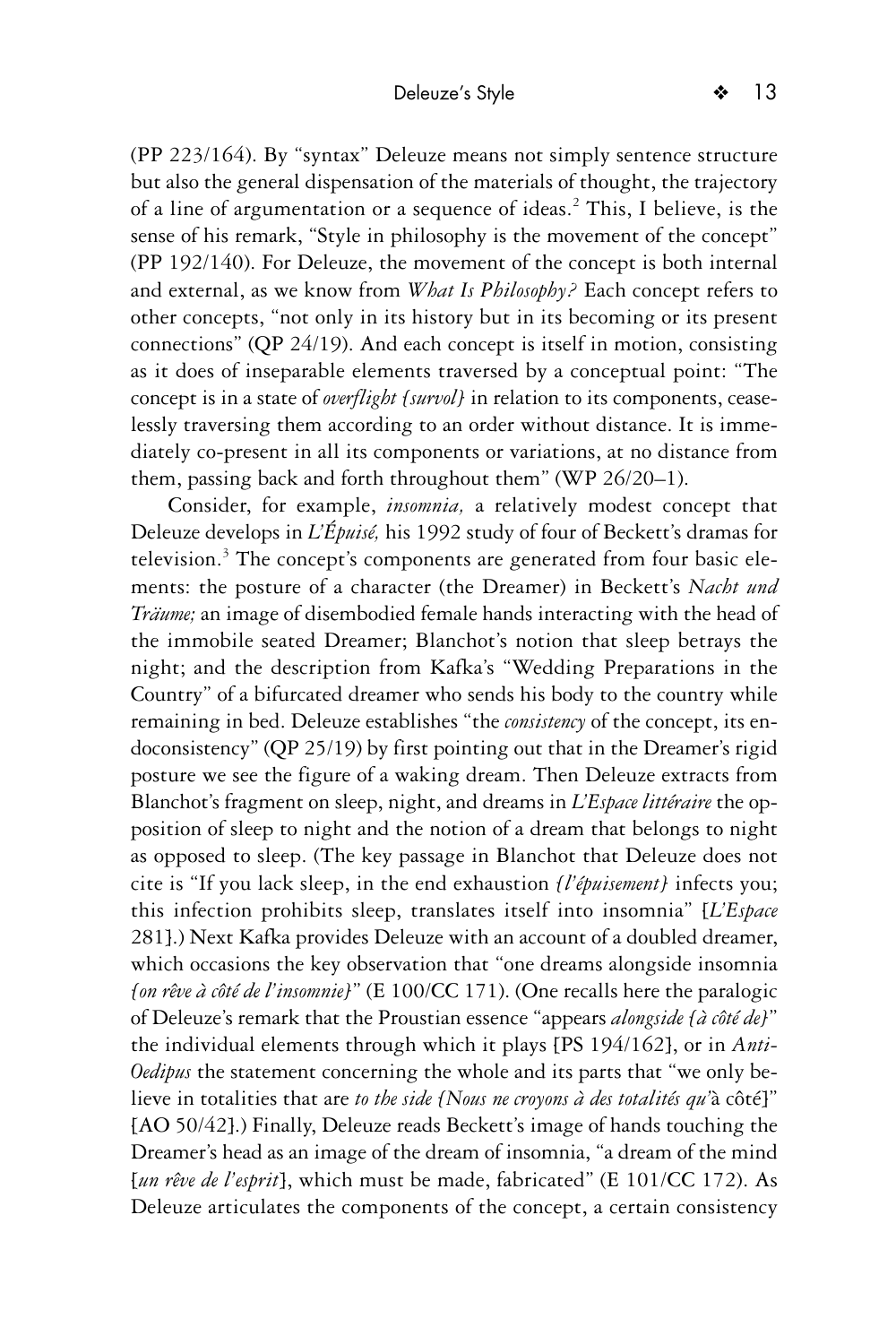emerges, a notion of a constructed, mental, nocturnal, waking dream. Over the components the oscillating point of the term "insomnia" "pass[es] back and forth" in "a state of *overflight*" (QP 26/20–21). And in the midst of this process of conceptual unfolding appear other interrelated concepts *exhaustion,* the *possible,* the *image*—each indicating a line of movement inherent in the concept of insomnia that sends it beyond itself to other concepts.

The movement of the concept described in *What Is Philosophy?* is not dependent on the concept's mode of exposition. But there is also in Deleuze's writing a shape to the unfolding of concepts, a dramatic, dynamic form that is part of his style. Deleuze says that he tries to write in such a way that a page "flies off in all directions *[fuie par tous les bouts]*, and yet such that it is closed in upon itself like an egg" (PP 25/14). The egg, of course, plays an important role in Deleuze's treatment of individuation in *Difference and Repetition;* and in *Anti-Oedipus* and *A Thousand Plateaus* the Body without Organs is said to be an egg. The egg "is traversed by axes and thresholds, by latitudes, by longitudes, by geodesic lines, it is traversed by *gradients* that mark the becomings and the passages" (AO 26/19); "the full egg before the extension of the organism and the organization of the organs" is "defined by axes and vectors, by gradients and thresholds, by dynamic tendencies with mutations of energy, by kinematic movements with the displacement of groups, by migrations" (MP 190/153). The egg is implicated, or enfolded, difference, and in its unfolding we trace the passage from the virtual to the actual, from an initial differentiation (a set of "differential relations or virtual matter to be actualized" [DR 323/251]) through incipient individuation (an "intensive field") and dramatization ("spatio-temporal dynamisms") to the specific and organic differentiation whereby species characteristics and organic parts are given actual form.

Obviously, if the page is this kind of an egg, it necessarily "flies off in all directions," moving along its various axes, thresholds, vectors, and gradients. But the page-egg is also *"bien fermée sur soi,"* closed in upon itself, an explicated entity that eventuates in a determinate form. The problem is to fashion a leaking egg, one that continues to flee even as it closes in on itself. One way of understanding this problem is in terms of the refrain, whose three aspects are the point, the circumambient space, and the line of flight. The refrain may provide a single point of order in a field of chaos; it may organize a stable domain around that point; or it may open a way out of that organized circle, "as though the circle itself tended to open onto a future, as a function of the working forces it shelters" (MP 383/311). These are "not three successive moments in an evolution," but "three aspects of a single and same thing, the Refrain" (MP 383/312), yet they do trace a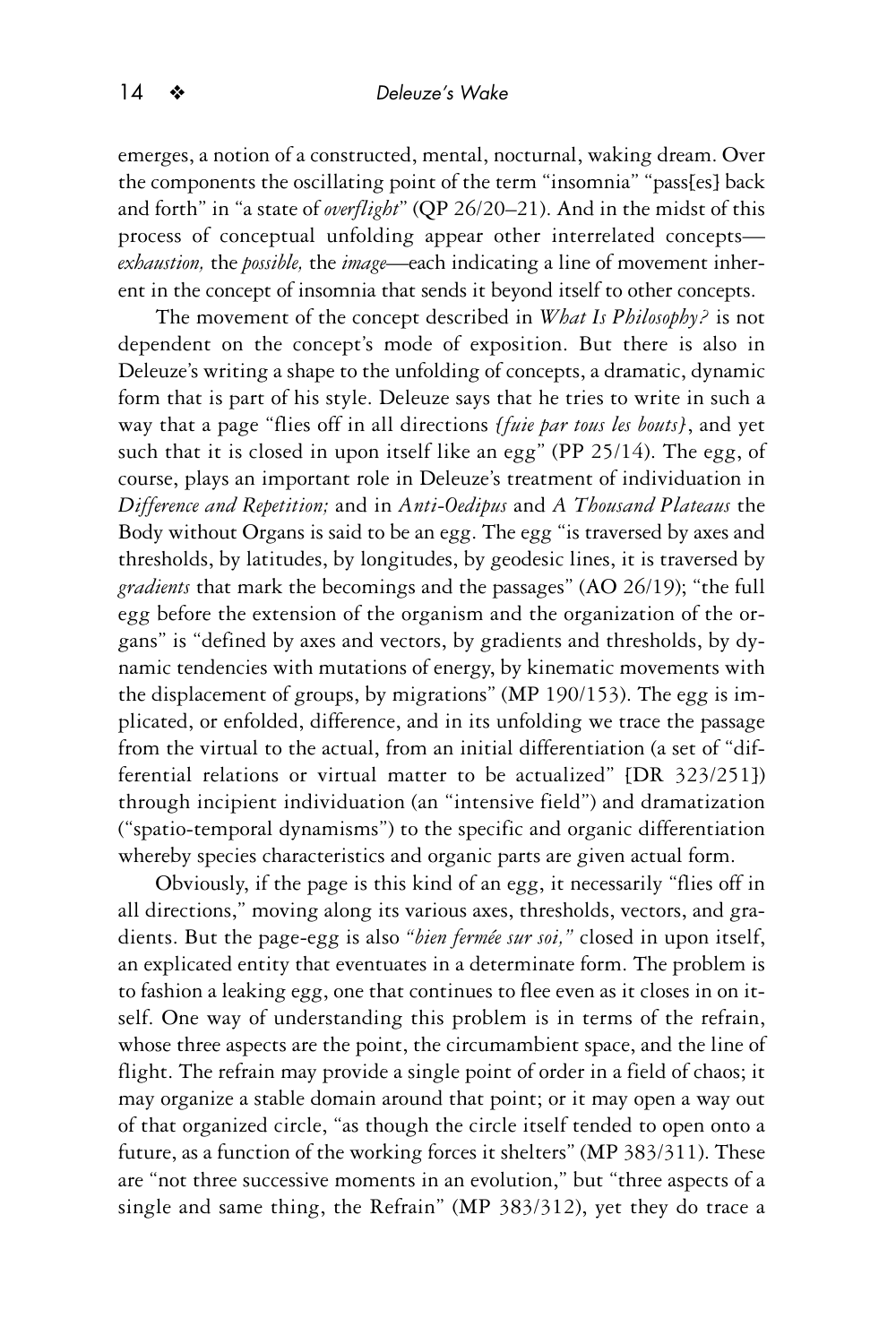drama that one can follow on the Deleuzian page. An incipient point of order—the definition of a term, the establishment of a binary opposition, a suggestive quotation, an image, an example—determines the gradient, threshold, or axis of individuation that the page will follow. As the implications of this initial point are developed, a structured territory begins to form, and the egg closes in on itself (although vacuoles of diverse conceptual components, virtual points of alternative individuations, remain suspended in the ovular protoplasm). Then something unexpected happens—a spark, a break, a crack, a leap—a line of flight opens onto the next page.

"In philosophy, it's like in a novel," says Deleuze; "you have to ask 'What's going to happen?' 'What happened?' Except the characters are concepts, and the settings, the landscapes, are space-times. One is always writing to give life to something, to liberate life where it's imprisoned, in order to trace lines of flight" (PP 192/140–41). Each page creates the drama of imprisonment and escape, of a territorializing systematization of an initial distinction, and a liberating zigzag toward a new terrain. Creation, Deleuze observes, entails "tracing one's path between impossibilities. . . . It's Kafka who explains it: the impossibility of a Jewish writer speaking in German, the impossibility of speaking in Czech, the impossibility of not speaking" (PP 182/133), yet from these impossibilities Kafka was able to fashion new possibilities for the use of the German language: "A creator is someone who creates his own impossibilities, and who creates the possible at the same time. . . . You have to work away at the wall, because without a set of impossibilities, you won't have that line of flight, the exit that constitutes creation, that power of the false that is truth" (PP182–83/133). The page is a theater of created impossibilities and possibilities, a stage of self-imposed, perilous constraint and unanticipated freedom<sup>4</sup>—Houdini in straitjacket and chains miraculously escaping from his self-imposed bonds.

In *L'Épuisé,* for example, one can follow a sequence of escapes, initially modest but increasingly daring as the essay progresses. Deleuze opens with the following page-egg:

The exhausted [*l'épuisé*] is much more than the tired [*le fatigué*]. "It's not just tiredness, I'm not just tired, despite the climb" [*Nouvelles et textes pour rien,* 128; *Stories and Texts for Nothing* 76]. The tired person no longer disposes of any possibility (subjective): hence he cannot realize the least possibility (objective). But possibility remains, because one never realizes all of the possible, one even causes it to be born to the extent that one realizes it. The tired person has only exhausted the realization, whereas the exhausted person exhausts all of the possible.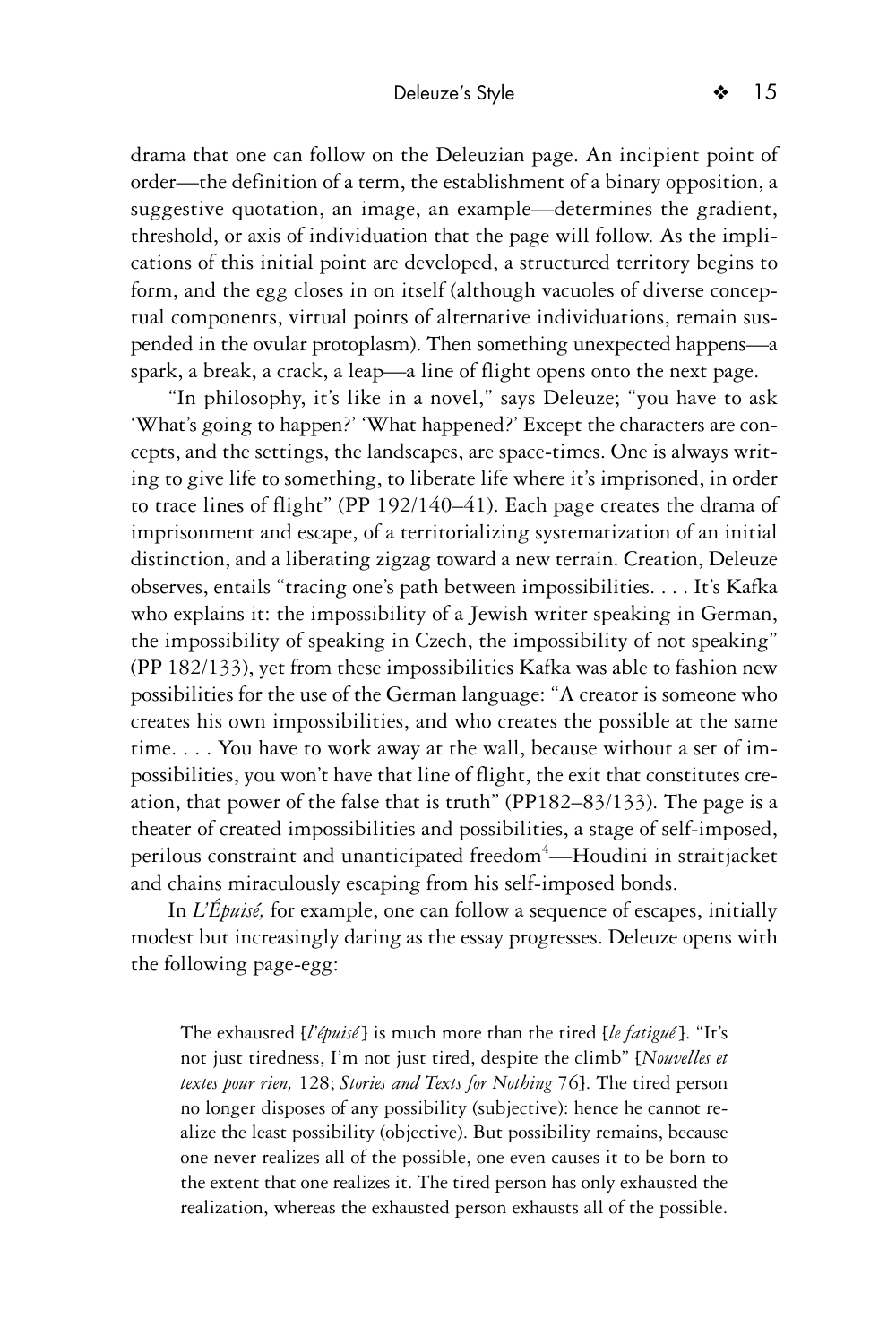The tired can no longer realize, but the exhausted can no longer possibilize. "That the impossible should be asked of me, good, what else could be asked of me?" [*L'innommable* 104; *Three Novels* 338]. There is no more possible: a raging Spinozism. Does he exhaust the possible because he is himself exhausted, or is he exhausted because he has exhausted the possible? He exhausts himself in exhausting the possible, and inversely. He exhausts that which *is not realized* in the possible. He puts an end to the possible, beyond all tiredness, "in order to end yet again." (E 57–58/CC 152)

First we encounter a point of order—the opposition of *l'épuisé* and *le fatigué*—followed by a citation indicating the source of the opposition and perhaps justifying the distinction (although the innocuousness of the cited passage suggests a parody of the learned reference, a playful reading-alongwith-Beckett rather than a demonstration of the judiciousness of the commentary). Then Deleuze performs a Ciceronian *partitio,* dividing *le fatigué* into its subjective and objective dimensions while generating the key terms *possibility* and *realization*. Two symmetrically balanced sentences contrast *le fatigué*'s exhaustion of realization and *l'épuisé*'s exhaustion of possibility, a second quotation punctuates the paragraph, and then a spark—"a raging Spinozism"—flashes from the page, an unexpected leap toward an outside (in this case a virtual vacuole unactualized in the essay). A closing treatment of the objective and subjective dimensions of *l'épuisé* echoes the opening discussion of *le fatigué,* a chiastic play on various forms of the word "exhaustion" lending a Baroque air to the passage (somewhat unusual in Deleuze, no doubt inspired here by the Beckettian play of permutations that Deleuze later identifies as one means of exhausting the possible). The paragraph then ends with an ending, *l'épuisé* putting "an end to the possible," albeit only (in Beckett's words) "in order to end yet again."

By the paragraph's last sentence, the egg has closed in on itself, a structure has been individuated—a complex of symmetrically opposed clauses, sentences, and groups of sentences, interspersed with quotations and a scintillating fragment. "What just happened?" "What will happen next?" By no means has definitive closure set in, but neither is the way out self-evident. Only with the leap to the next paragraph is the line of flight revealed: "God is the originator or the totality *[l'ensemble]* of all possibility" (E 58/CC 152). With this unexpected move (who would have anticipated God?), new possibilities unfold, and the dimensions of the essay's organizational structure expand, the page-egg now including several paragraphs within it. A paragraph elaborating on the realization of the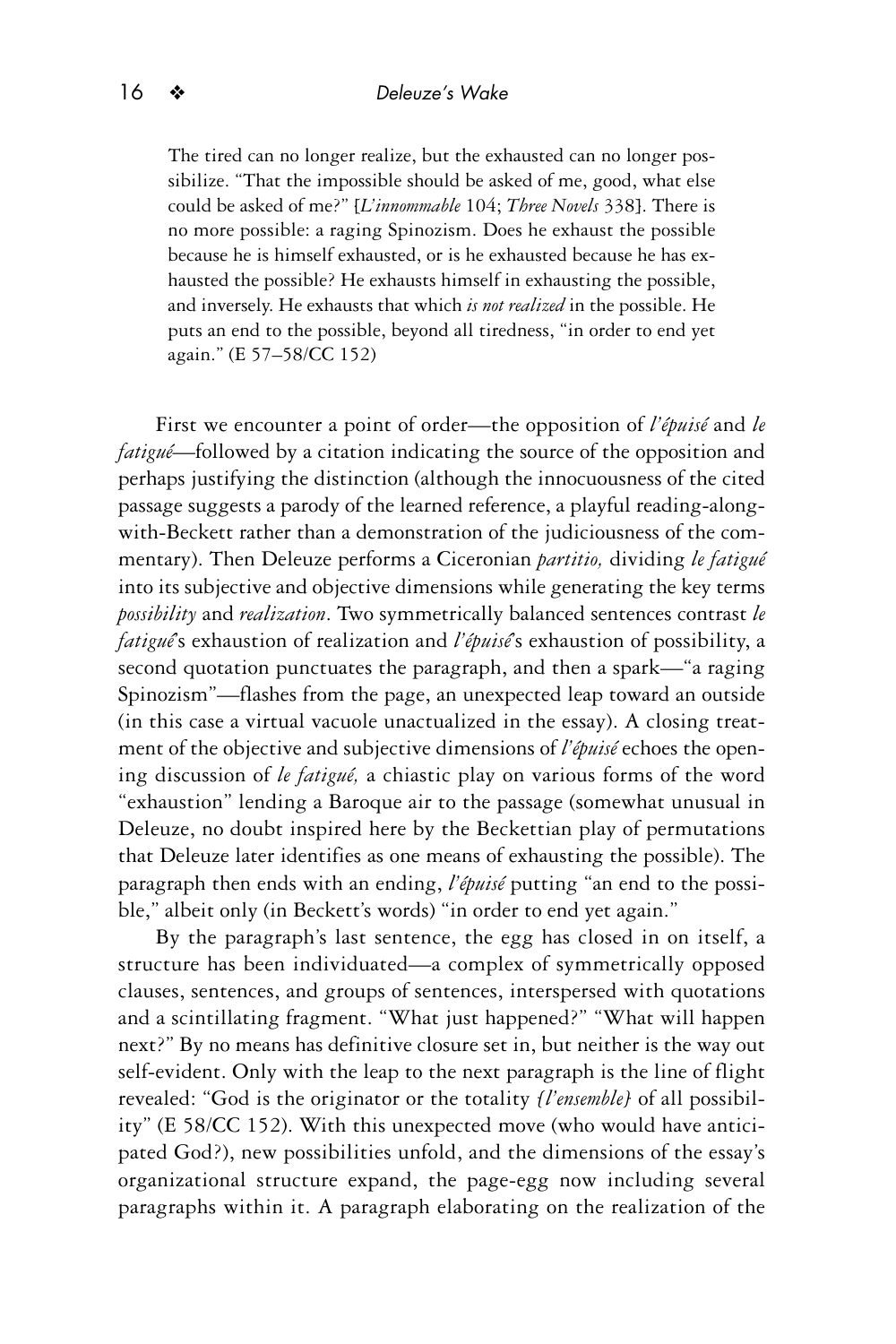possible is followed by paragraphs describing the exhaustion of the possible, the function of the combinatory in generating exhaustive permutations, and the role of language in such combinatories. As this section comes to an end, a more daring escape becomes necessary. How does one go beyond language when discussing a writer? Where can Deleuze go next?

First he differentiates between language and a Beckettian metalanguage, "atomic, disjunctive, cut up, minced" (E 66/CC 156), *langue I,* then he invents a new possibility, a line of flight into a fresh domain for exhausting the possible, *langue II,* the voice that speaks the words. When in turn that section closes, a final, spectacular escape occurs with the disclosure of *langue III,* a language of anonymous space and pure images, the nature of which Deleuze details to the conclusion of the first half of the essay.

# Water, Fire, and Air

If there is a repeating form to the movement of the Deleuzian concept, that movement is not at all uniform; it proceeds at variable speeds and in differing modes. One means of approaching those speeds and modes is through categories Deleuze fashions to characterize Spinoza's style. Deleuze notes that Spinoza is often said "to have no style, using as he does a very scholastic Latin in the *Ethics*. But you have to beware of those said to 'have no style'; as Proust noted, often they are the greatest stylists" (PP 224/165). In "Spinoza and the Three 'Ethics'" (in *Essays Critical and Clinical*), Deleuze elaborates on this observation, arguing that three coexisting elements make up the style of the *Ethics*. One's first impression of the *Ethics* is of "an incomparable power and serenity, passing and repassing through definitions, axioms, postulates, propositions, demonstrations, corollaries and scholia, bearing everything along in its grandiose course. It's like a river which now spreads out, and now divides into a thousand branches; now accelerates and now slows, but always affirming its radical unity" (CC 172/138). Yet in addition to this river of definitions, there is also a fiery sequence of scholia, polemical and combative, "like a broken, discontinuous, subterranean, volcanic chain, which at irregular intervals interrupts the chain of demonstrative elements, the great fluvial and continuous chain. Each scholia is like a lighthouse that exchanges signals with others, at a distance and across the flux of demonstrations. It's like a language of fire which is distinct from the language of the waters" (CC 181/146). Finally, there is an "aerial" *Ethics* which, though only manifest in part 5, is still virtually present throughout the entire work.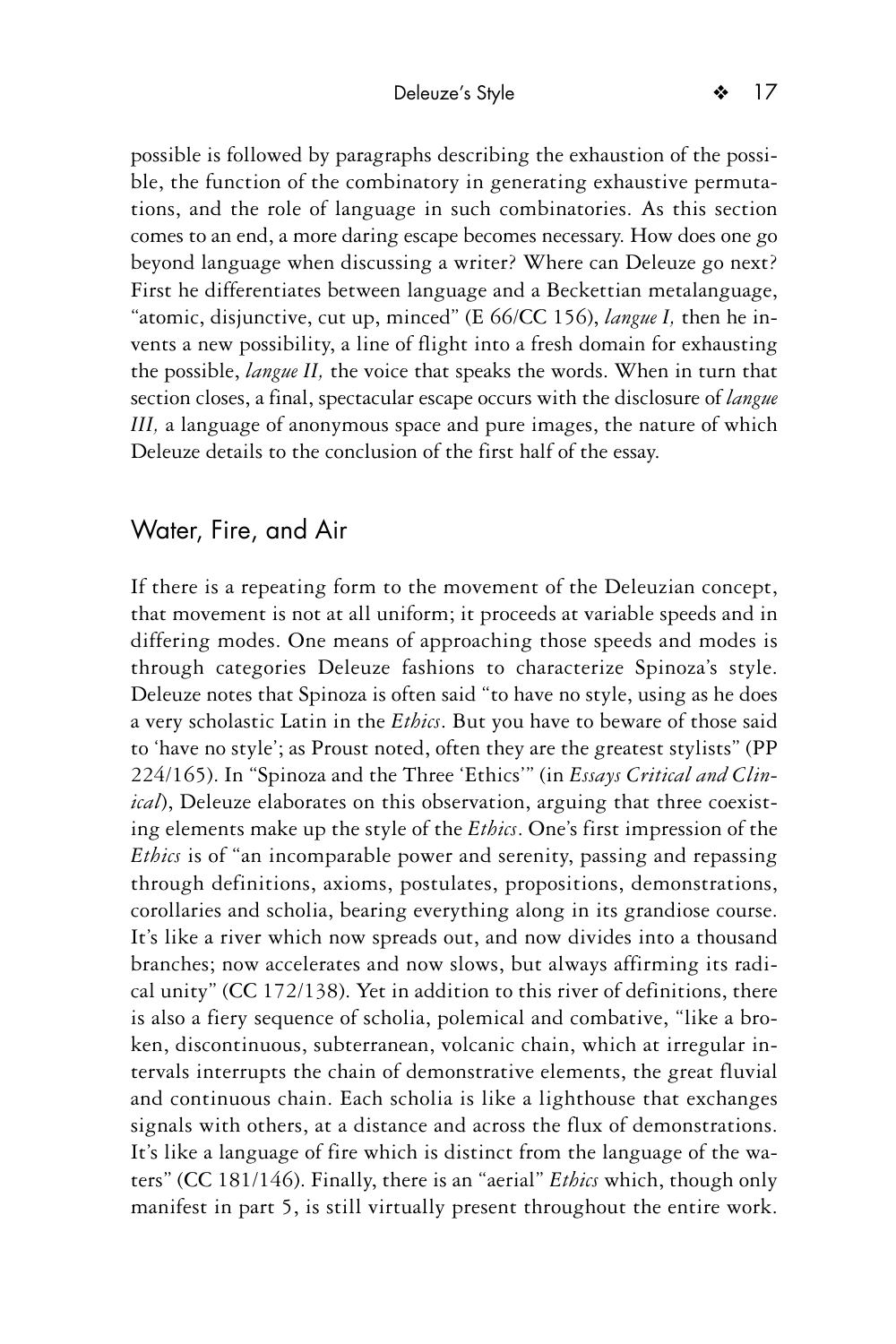In part 5 Spinoza seems to proceed via a sequence of logical deductions, but the movement of his argument is so rapid, the leaps from point to point so great, that the chain of deductions breaks down and a new style emerges, a thought "in which signs and concepts vanish, and things begin to write by themselves and for themselves, as they leap across the intervals of space" (CC 186/150). No longer operating in the realm of concepts, Spinoza now speaks "pure, intuitive, direct percepts" (PP 224/165). Thus there are three books in the *Ethics,* a "river-book" of definitions, a volcanic "book of fire," and "an aerial book, a book of light, which proceeds by lightning flashes" (CC 187/151).

With certain modifications and transmutations, the same schema may be applied to Deleuze. There is in Deleuze an *esprit de système,* the philosopher's love of the well-formed structure. Much of his work reads like an extended definition, a sequence of descriptions of interconnected terms whose nature, function, and relation are extensively detailed through a shifting play of discriminations, oppositions, similes, examples, and intertextual references. "It is the Planomenon, or the Rhizosphere, the Criterium (and still other names, according to the increasing number of dimensions). At *n* dimensions, one calls it the Hypersphere, the Mechanosphere" (MP 308/252). "One calls the *longitude* of a body the collection of particles belonging to that body in a given relation" (MP 313/256). "There is a mode of individuation very different from that of a person, of a subject, of a thing or a substance. We reserve the name *haecceity* for it" (MP 318/261). "And then there is an entirely different plane. . . . Thus, we call it the plane of Nature" (MP 326/266). A is B, X is Y, seldom has "is" *(est)* been used so often to create an "and" *(et)*! <sup>5</sup> But unlike Spinoza, Deleuze does not generate definitions as components of arguments, demonstrations, and proofs, since for him philosophy involves the invention of concepts, not discussions, counterarguments, and responses to objections.<sup>6</sup> His interest is less in defeating the opposition than in showing how concepts function, how they cohere, how they move.

And if there is in Deleuze an *esprit de système,* it is often directed toward objects that would seem to defy systematization. *The Logic of Sense* is a logic of *nonsense, Francis Bacon* a logic of sensation (and not even the sensation of the *corps vécu,* but that of the *corps sans organes*). *Anti-Oedipus* details the elaborate structural relationship between paranoid desiring machines, the catatonic body without organs, and the schizophrenic nomadic subject. In Proust Deleuze finds a philosophy of essences and a taxonomy of signs, in Sacher-Masoch a clinical symptomatology and a theory of contracts and law. And even when Deleuze turns to other philosophers, it is to discover a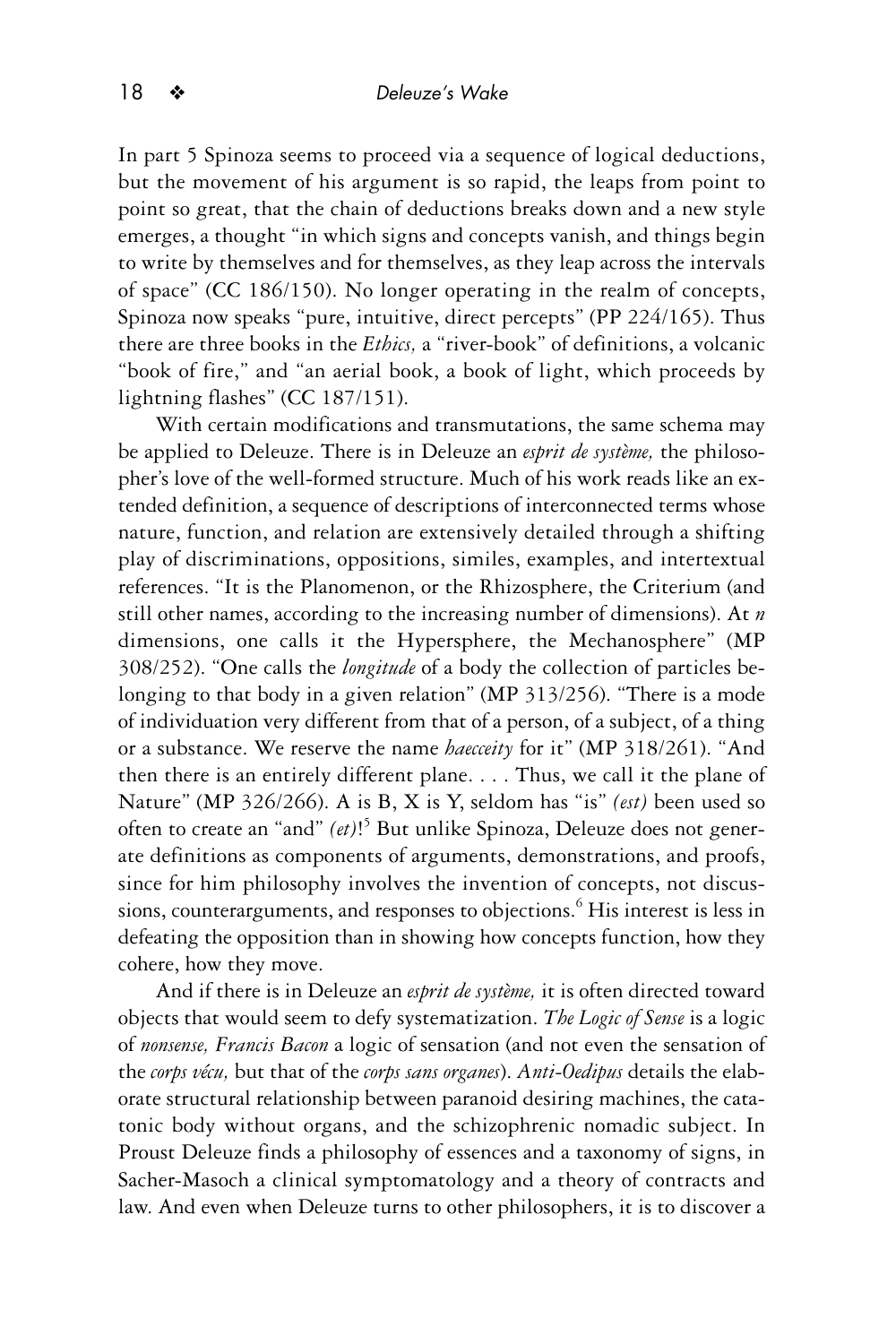countersystem in their work, to take a transverse path through their thought, against the bias, commencing in the middle rather than with first principles—looking first at incorporeals rather than *ataraxia* (the Stoics), relations instead of sensations (Hume), faculties rather than a priori synthetic judgments (Kant), folds rather than monads (Leibniz), expression and bodies instead of substance, modes, and attributes (Spinoza). Finally, if Spinoza's stream of proofs and demonstrations flows with a calm, majestic serenity, Deleuze's river of definitions is more turbulent, full of eddies and whirlpools ("What interests me are . . . the retentions, the resonances, the headlong rushes, and all the larvae you find in a book" [PP 25/14]), the tone more intense. In *L'Épuisé* Deleuze says at one point of Beckett's exhaustion of words, "This second movement, very complex, is not without relation to the first" (E 67/CC 157), and in that simple aside, "very complex," we hear that intensity—the analyst's absorption with his object, his fascination at its functioning, his surprise at its intricacy, his cautionary respect for its seriousness ("don't take this lightly, dear reader; pay attention") mixed with the slightest touch of wry amusement.

If Spinoza's book of fire is isolated in the scholia of the *Ethics,* the Deleuzian counterpart is interspersed throughout his texts. We have already encountered this fire in *L'Épuisé* with the sentence "There is no more possible: a raging Spinozism." The fire is not that of a polemical or combative passage, as in Spinoza, but that of a flash of insight, a change in speed, a break, a gap. The distance between flashes varies from work to work, but no book is without them. Even the "dry" *Difference and Repetition* has its arresting moments when the abstract analysis shifts speed: "The entire world is an egg" (DR 279/216). "Difference is not negation, it is the negative, on the contrary, that is difference inverted, seen from below. Always the candle in the eye of the cow" (DR 303/235). "The embryo is a sort of phantasm of its parents. . . . Dreams are our eggs, our larvae or our properly psychic individuals" (DR 322/250). Sometimes it is a matter of a distant allusion ("a raging Spinozism"), at others, an unexpected image ("the candle in the eye of the cow"). At times, the flash develops slowly, culminating in an epigrammatic conclusion: "Sometimes the veins are folds of matter that surround living beings held in the mass, so that the marble tile is like a rippling lake full of fish. Sometimes the veins are innate ideas in the soul, like folded figures or powerful statues caught in the block of marble. Matter is marbled, the soul is marbled, in two different manners" (PL 6/4). At others, the spark leaps across microintervals, as in this cascade of appositives and exhortations describing imperceptibility: "What is needed is much asceticism, much sobriety, much creative involution: an English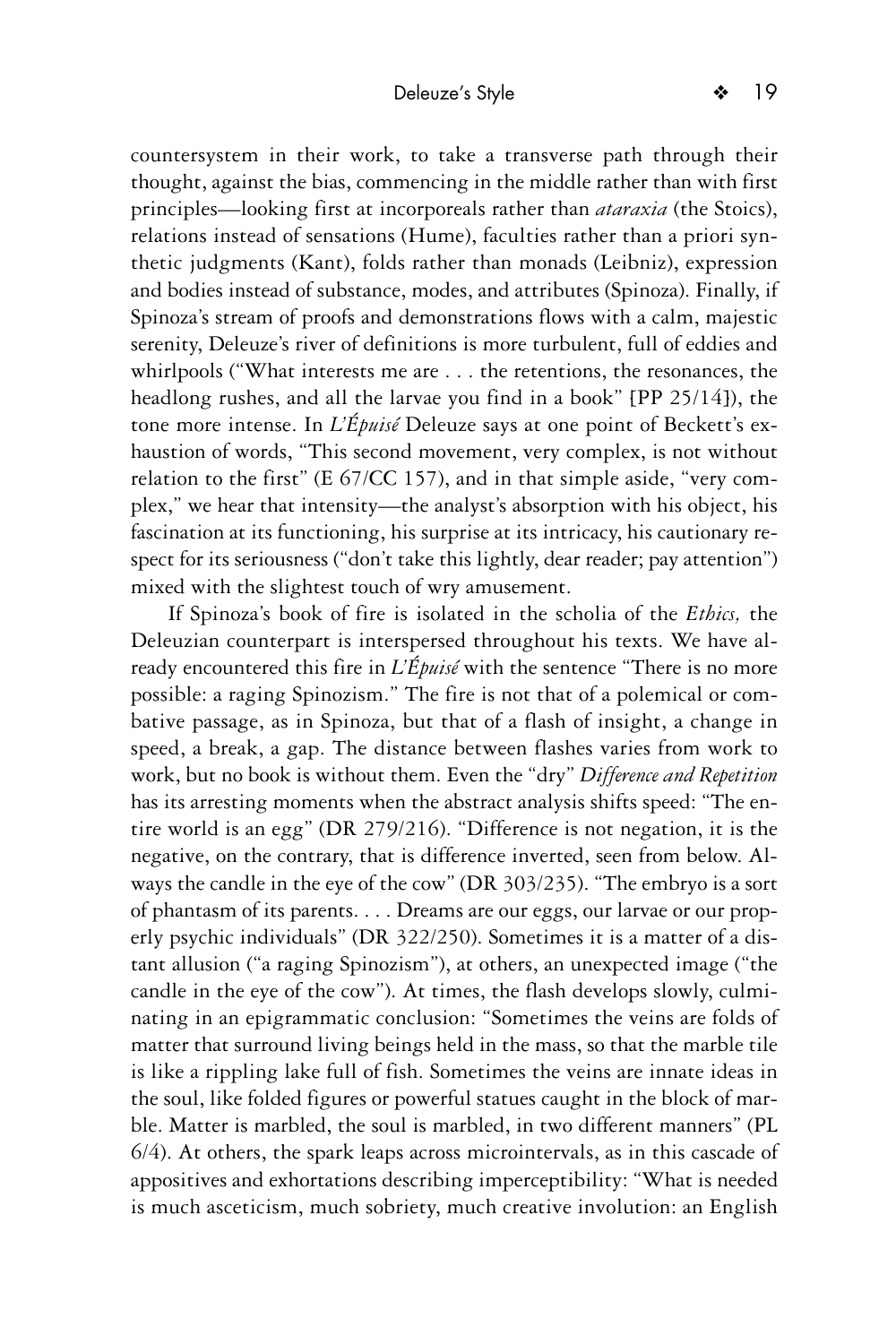elegance, an English fabric, blend in with the walls, eliminate the tooperceived, the too-much-to-be-perceived" (MP 342/279).

The "aerial" Spinoza emerges in part 5 of the *Ethics* when the geometric method gives way to "a method of invention that proceeds by intervals and leaps, hiatuses and contractions, like a dog searching for something rather than a reasonable man expostulating" (CC 185/149). The aerial Deleuze is most clearly evident at the culmination of his analyses, when a sequence of distinctions eventuates in the most abstract of observations. One thinks for example of Deleuze's treatment of the three forces in Bacon's paintings—the force that isolates a single figure within a structure, the force that couples pairs of figures in a relation of fact, and the force of separation that plays between the triptych's canvases—and of the climactic, ethereal evocations of that third force which makes possible "the separation of bodies in universal light, in universal color, which becomes the common fact of the Figures, their rhythmic being, second 'matter of fact' or Reunion that separates" (FB 56). Or one recalls Deleuze's description of Beckett's *langue III*, the pure image which is "not defined by the sublimity of its content, but by its form, that is, by its 'internal tension,' or by the force that it mobilizes in order to create the void or bore holes, loosen the grip of words, dry up the oozing of voices, disengage from memory and reason a small alogical image, amnesic, almost aphasic, now standing in the void, now shuddering in the open" (E 72/CC 159).

I would argue that much of the final chapter of *Foucault,* "Folds, or the Inside of Thought (Subjectivation)," is in this aerial mode, but above all the brilliant, cryptic paragraph on "absolute memory" and the self as a temporal fold. Here Deleuze opens with a reference to Leiris's "absolute memory" and then quickly ties it to the *hypomnemata* of the ancient Greeks. After briefly identifying memory as "the affect of self by self" (F 115/107), he leaps to Kant's characterization of time as "auto affection," at which point the tenuous links in the chain of association begin to break apart. Deleuze says that in part 5 Spinoza no longer speaks in concepts, or "new ways of thinking," but "in pure, intuitive and direct percepts," or "new ways of seeing and hearing/understanding *[d'entendre]*" (PP 224/165). Something similar takes place here, as Deleuze articulates the relationship between time and the self through the image of the fold: "But time as subject, or rather subjectification, is called memory. Not that short memory that comes afterward, and is opposed to forgetfulness, but the 'absolute memory' that doubles the present, that redoubles the outside, and which is made only with forgetfulness, since it is itself and ceaselessly forgotten in order to be remade: its fold in effect is confused with the unfold, because the one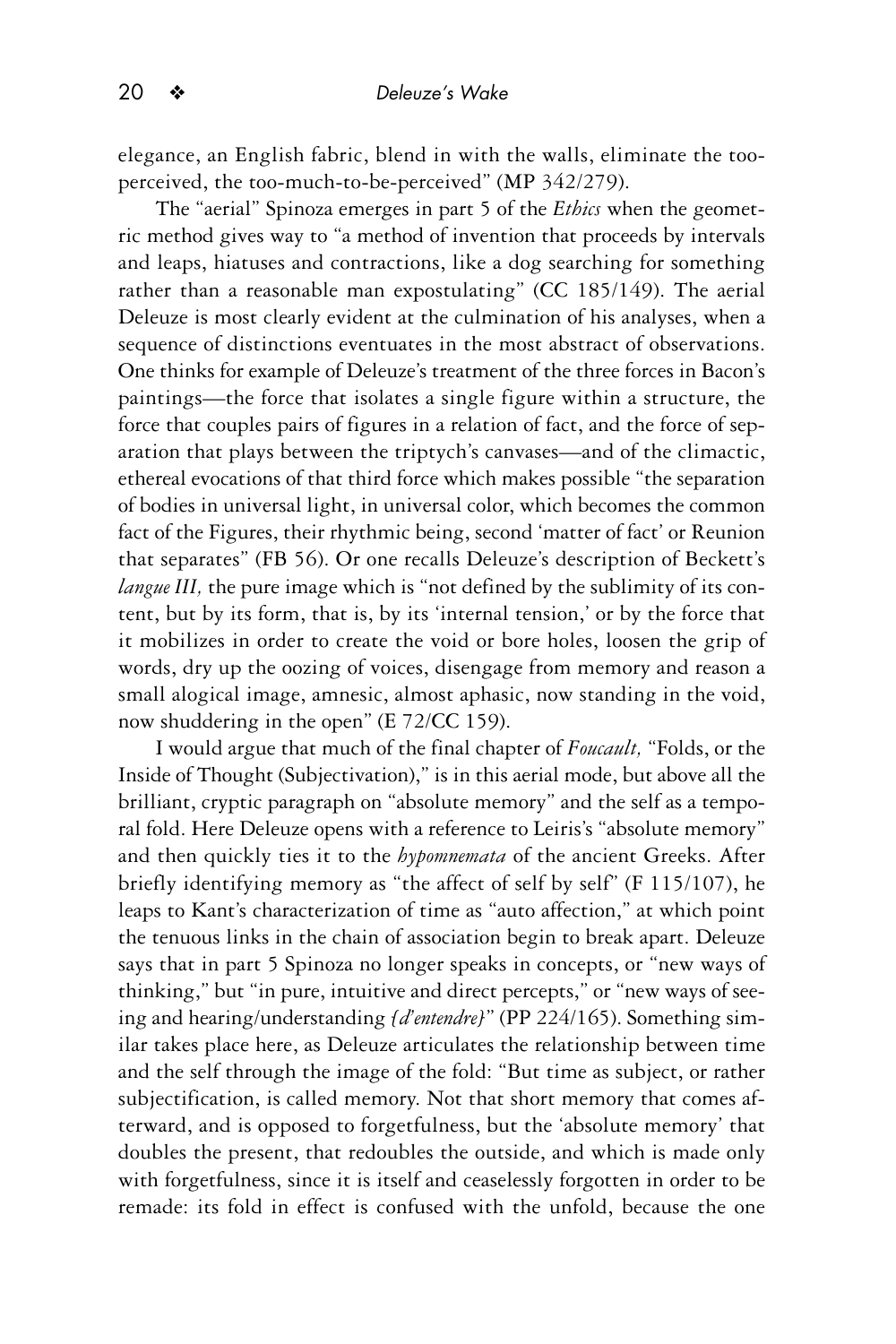remains present in the other as that which is folded. Only forgetfulness (the unfold) rediscovers that which is folded in memory (in the fold itself)" (F 115/107). It is as if thought at this point were taking place within and through the image, as if time, self, and memory were being directly and intuitively apprehended as folds—a speech not in concepts but "in pure, intuitive and direct percepts."

#### **Stuttering**

Frequently Deleuze identifies style with stuttering, not so much stuttering in one's speech as making "language as such stutter" (CC 135/107). A great writer "is a foreigner in his own language: he does not mix another language with his own; he fashions *in* his language a foreign language that does not preexist it. To make language in itself cry, stutter, stammer, murmur" (CC 138/110). To fashion a foreign language in one's own tongue is to induce "a becoming-other of language, a minorization of that major language, a delirium that carries it away, a sorcerer's line that escapes the dominant system" (CC 15/5). And such a becoming is essentially syntactic: "Syntactic creation, style, such is the becoming of language: no creation of words, no neologisms have value outside the effects of syntax in which they are developed" (CC 15–16/5). Hence style in literature has a dual function: "It effects a decomposition or a destruction of the maternal tongue, but also the invention of a new language in the language, through syntactic creation" (CC 16/5). Deleuze cites Gherasim Luca and Beckett as exemplars of such syntactic creation. In his poem "Passionnément," Luca disrupts the linguistic rules of paradigmatic selection and syntagmatic combination by creating inclusive disjunctions and reflexive combinations from the phrase "Je t'aime passionnément": "Passionné nez passionnem je / je t'ai je t'aime je / je je jet je t'ai jetez / je t'aime passionnem t'aime" (CC 139/110). Here, "each word divides, but into itself *(pas-rats, passions-rations)* and combines, but with itself *(pas-passe-passion)*" (CC 139/110). Beckett, by contrast, works by accretion, adding words to the middle of phrases and sentences, while repeating them with slight alterations in exhaustive permutations.

One looks in vain for this kind of linguistic experimentation in Deleuze, but that is because style in philosophy, as opposed to literature, is determined by the movement of the concept, and if there is stuttering in Deleuze, it is a conceptual stuttering, a stuttering of thought itself. In *What is Philosophy?*, one of the characteristics of the modern "image of thought" is identified as "an 'Incapacity' *[Impouvoir]* of thought" which imparts a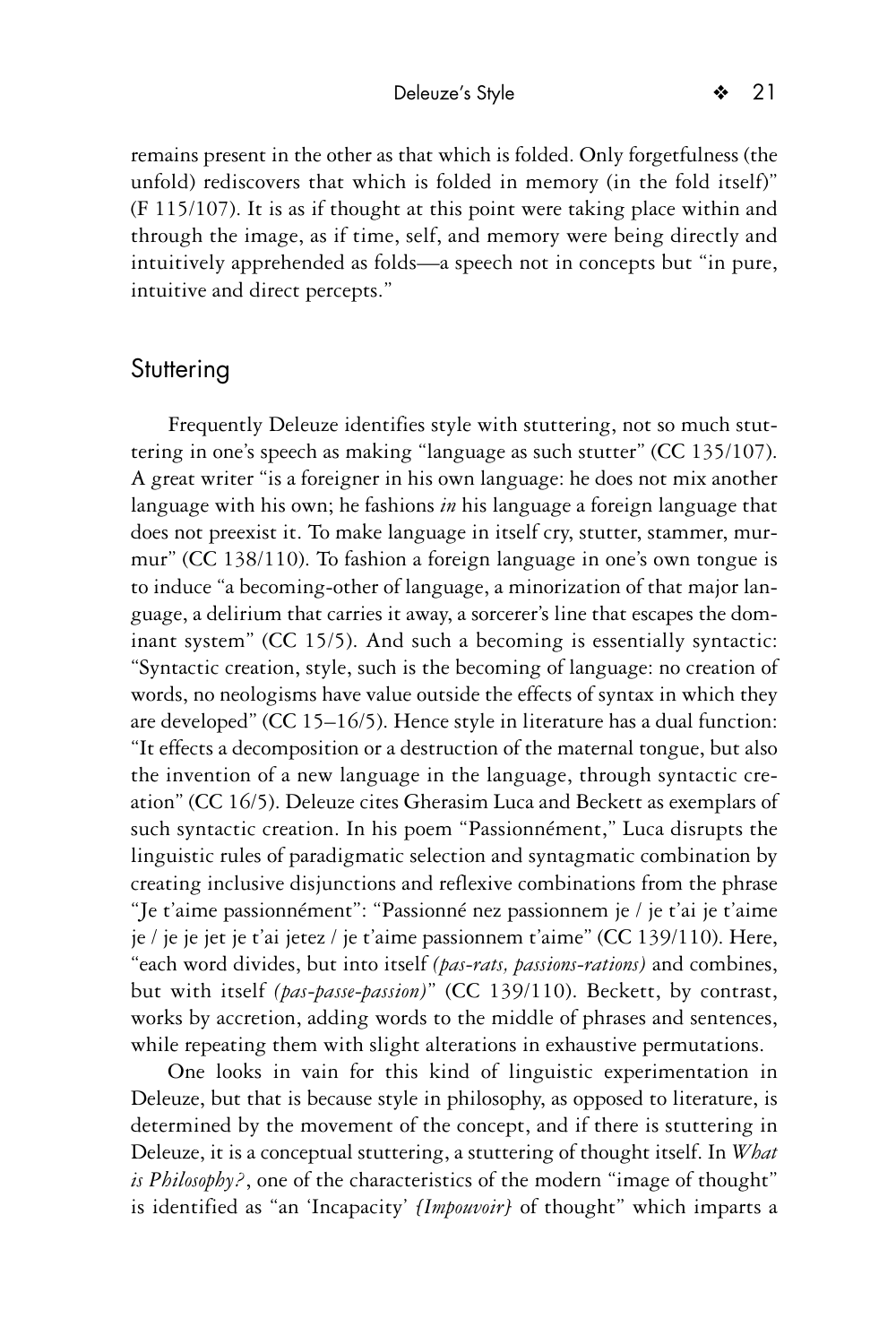specific movement to concepts: "As Kleist or Artaud suggests, it is thought as such that begins to snarl, squeal, stutter, speak in tongues, scream, which leads it to create, or to try to. And if thought searches, it is less in the manner of someone who makes use of a method than that of a dog that one would say is making uncoordinated leaps" (QP 55/55). One might argue that stuttering is fundamental to Deleuze's thought, in that paradox in his view is basic to the creation of concepts. The only constraint on the formation of concepts, says Deleuze, "is that these should have a necessity, as well as a strangeness, and they have both to the extent they respond to real problems. The concept is that which keeps thought from being a mere opinion, a view, a discussion, idle chatter. Every concept is necessarily a paradox" (PP 186–87/136). The oxymoron is the simplest form of paradox, a disjunctive synthesis through a conjunction of opposite terms, neither of which alone is adequate to express the idea in question. And as Deleuze shows in *The Logic of Sense,* no conjunction of opposites is stable and self-sufficient; each conjunction leads to another in an infinite regress. Often, Deleuzian definitions are explicitly oxymoronic (for example, the "waking dream" of insomnia), but we may take the oxymoron as a general figure for a way of thinking, a halting, obsessive, repetitive effort to name that which has no name (yet): "It's this, but it's also that; it's not this, yet it's not that either; it's like this, but it's also like this, and this, and this. . . ." Hence the frequent use of appositives in Deleuze, the proliferation of different names for the same thing (for example, "a becoming-other of language, a minorization of that major language, a delirium that carries it away, a sorcerer's line that escapes the dominant system" [CC 15/5]). Each term is juxtaposed to the preceding, each an apparent equivalent, but actually an addendum, an adjunct, a rider: "AND . . . AND . . . AND, stammering" (D 73/59).

There is also in Deleuze a conceptual stuttering between works, what we might call a "Proust effect." As Deleuze says in *Proust and Signs,* "Style is not the man, style is essence itself. . . . In truth, difference and repetition are the two inseparable and correlative powers of essence" (PS 62–63/48–49). In a great writer like Proust, "we say: it's the same thing, on a different level—but we also say: it's something else, but to the same degree" (PS 63/49). Concepts Deleuze develops in one book reappear in another, enter into new combinations, then dissolve and form further alliances and interconnections in a third. In each work, the concepts undergo a slight metamorphosis, as if each repetition of a concept were a mere approximation, an effort once again to give it a name, but also a discovery of something new in the concept that only emerges with its restatement in a different context. The body without organs is one thing in *Anti-Oedipus,* but considerably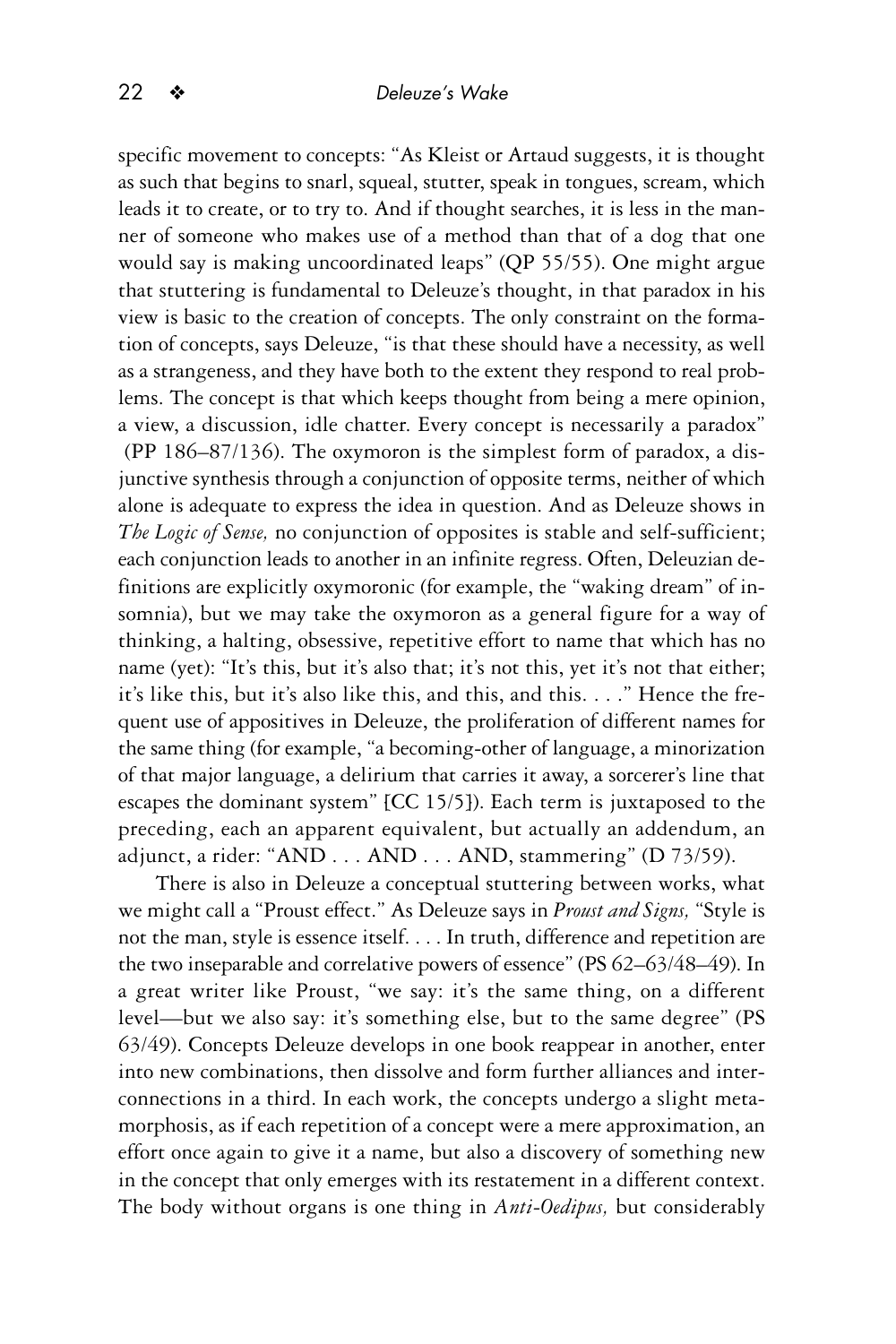more in *A Thousand Plateaus,* and something slightly different in *Francis Bacon*. Insomnia in *L'Épuisé* is a waking dream, but in "To Have Done with Judgment," it is a "dreamless slumber in which however one does not sleep" (CC 163/130). What we meet are themes in constant variation, or variations without themes, a ruminative, meditative differential repetition, halting, stammering, stuttering from work to work.

But the clearest instances of stuttering in Deleuze appear in those aerial passages when he strains to describe the ineffable—the Outside, pure light, sound in itself, and so on. Literary style, says Deleuze, involves not only the destruction of the mother tongue and the creation of a new syntax, but also a third aspect, that of pushing language "to a limit, to an outside or an underside consisting of Visions and Auditions which are no longer those of any language" (CC 16/5). "There is a painting and a music proper to writing, as the effects of colors and sonorities that rise above words. It's across words, between words, that one sees and one hears" (CC 9/lv). "Words paint and sing, but at the limit of the path they trace in dividing and combining. The words make silence. . . . Style is the economy of language. Face to face, or face to back, make language stutter, and at the same time carry language to its limit, to its outside, to its silence" (CC 142/113). Deleuze does not attempt to paint and sing through words, as do literary writers, but he does push language to its limits as he tries to say the unsayable and think the unthinkable. In *Difference and Repetition* Deleuze characterizes his transcendental empiricism as a disjunctive use of the faculties, repeatedly utilizing the same paradoxical figure: the *sentiendum* is the insensible that the senses alone can experience; the *memorandum* is the immemorial that memory alone can remember; the *cogitandum* is the inconceivable that understanding alone can conceptualize, and so on. This figure recurs in all of Deleuze's discussions of the arts: the object of painting is to render visible invisible forces (FB 39); that of music, to render sonorous nonsonorous forces (MP 423/343); of cinema, to push the visible "to a limit which is at once invisible and yet can only be seen" and disclose a speech that "is at once, as it were, the unspeakable and yet what can only be spoken" (IT 340/260).

This is a conceptual stuttering basic to Deleuze's thought, and one that frequently forms the subject of the most aerial passages, those poetic flights in which Deleuze attempts to make palpable the insensible, the invisible, the inaudible, the unsayable through various devices—the combining of abstract nouns, concrete adjectives, and active, physical verbs, the use of arresting similes, metaphors, oxymorons, and so on—but above all through evocative, incantatory rhythms. At times the rhythms are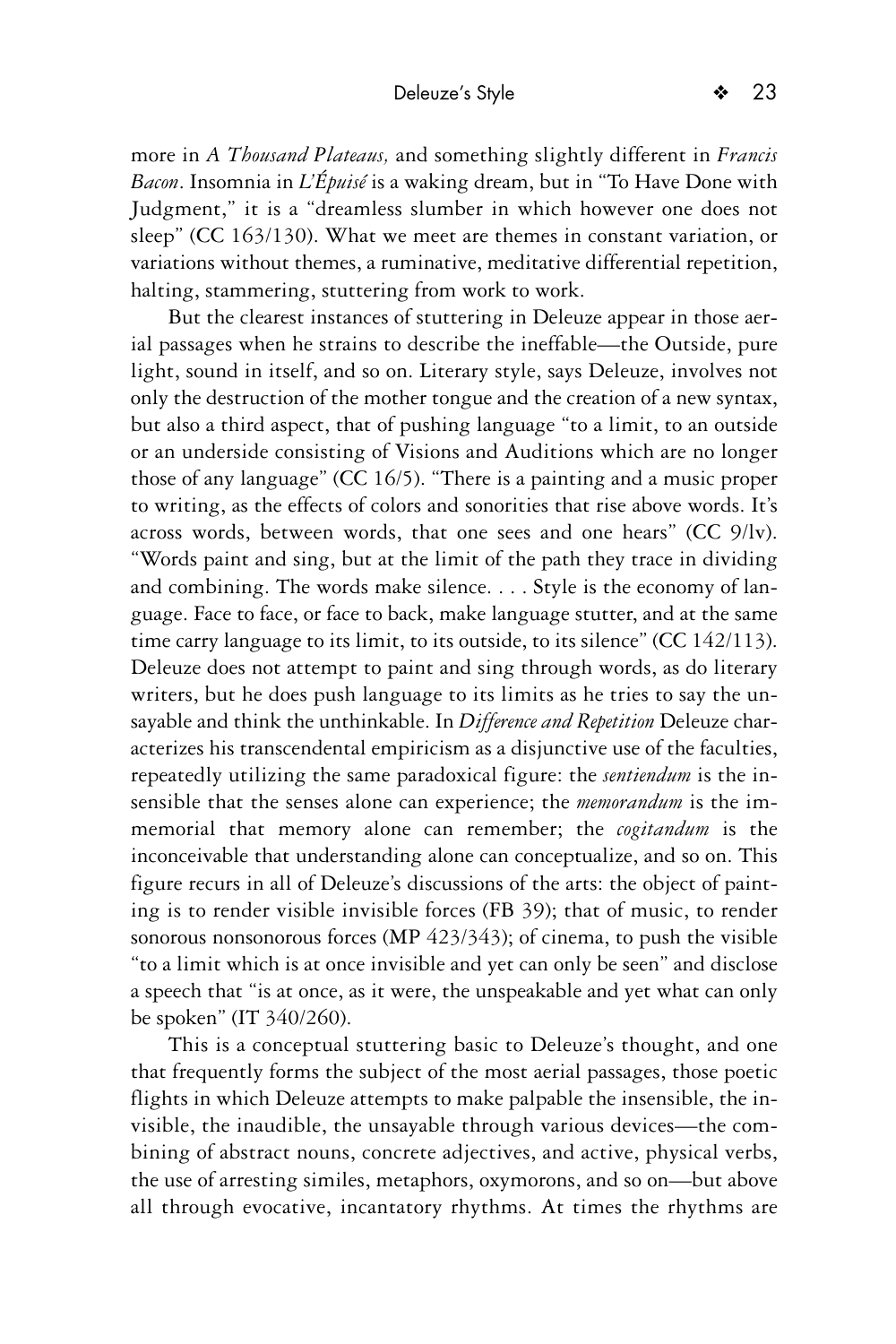rough and muscular, as in this sequence of phrases from the final paragraph of *Foucault*: "Ce dehors informel, c'est une bataille, c'est comme une zone de turbulence et d'ouragan, où s'agitent des points singuliers, et des rapports de forces entre ces points" [This informal outside, it's a battle, it's like a zone of turbulence and of a hurricane, where singular points, and relations of forces between these points, move about] (F 129/121). At other times, the rhythms are quiet and self-effacing, like the subtle, complex pulsations and reverberations that play through *L'Épuisé*'s description of visions and sounds imperceptible in ordinary language: "Des visions ou des sons, comment les distinguer?, si purs et si simples, si forts, qu'on les appelle *mal vu mal dit,* quand les mots se percent et se retournent d'euxmêmes pour montrer leur propre dehors. Musique propre de la poésie lue voix haute et sans musique" [Visions or sounds, how can one distinguish between them? So pure and so simple, so strong, that one calls them *ill seen ill said,* when words pierce themselves and turn by themselves so as to show their own outside. Music proper to poetry read aloud and without music] (E 105/CC 173). But always in these invocations of the ineffable, one hears something of the shaman, the magician casting spells through a hypnotic musical cadence.

Most often when Deleuze discusses style, he is speaking about literary style, and it is only with difficulty that one teases out the implications of his remarks for an analysis of style in philosophy. Such an effort is necessary if one wishes to characterize Deleuze's style, since in an important sense he is a philosopher and not a writer. As he and Guattari make clear in *What Is Philosophy?*, there is a basic difference between philosophy and literature, in that philosophers work with concepts whereas artists work with percepts and affects. Yet Deleuze also remarks elsewhere that "the affect, the percept, and the concept are three inseparable forces; they go from art to philosophy and from philosophy to art" (PP 187/137). Style in philosophy, he says, "is stretched toward three different poles: the concept, or new ways of thinking; the percept, or new ways of seeing and hearing/understanding; and the affect, or new ways of feeling. They're the philosophical trinity, philosophy as opera: you need all three to *create movement*" (PP 224/165). Of all the arts, literature is closest to philosophy, for literature and philosophy share language as their common medium—and their common enemy. Deleuze admires writers who create a foreign language within their native tongue, but who do so only in an effort to push language beyond itself, to auditions and visions, percepts and affects, that form the outside of language. The longer Beckett wrote, says Deleuze, "the less he could put up with words" (E 103/CC 172). There is a similar impatience with language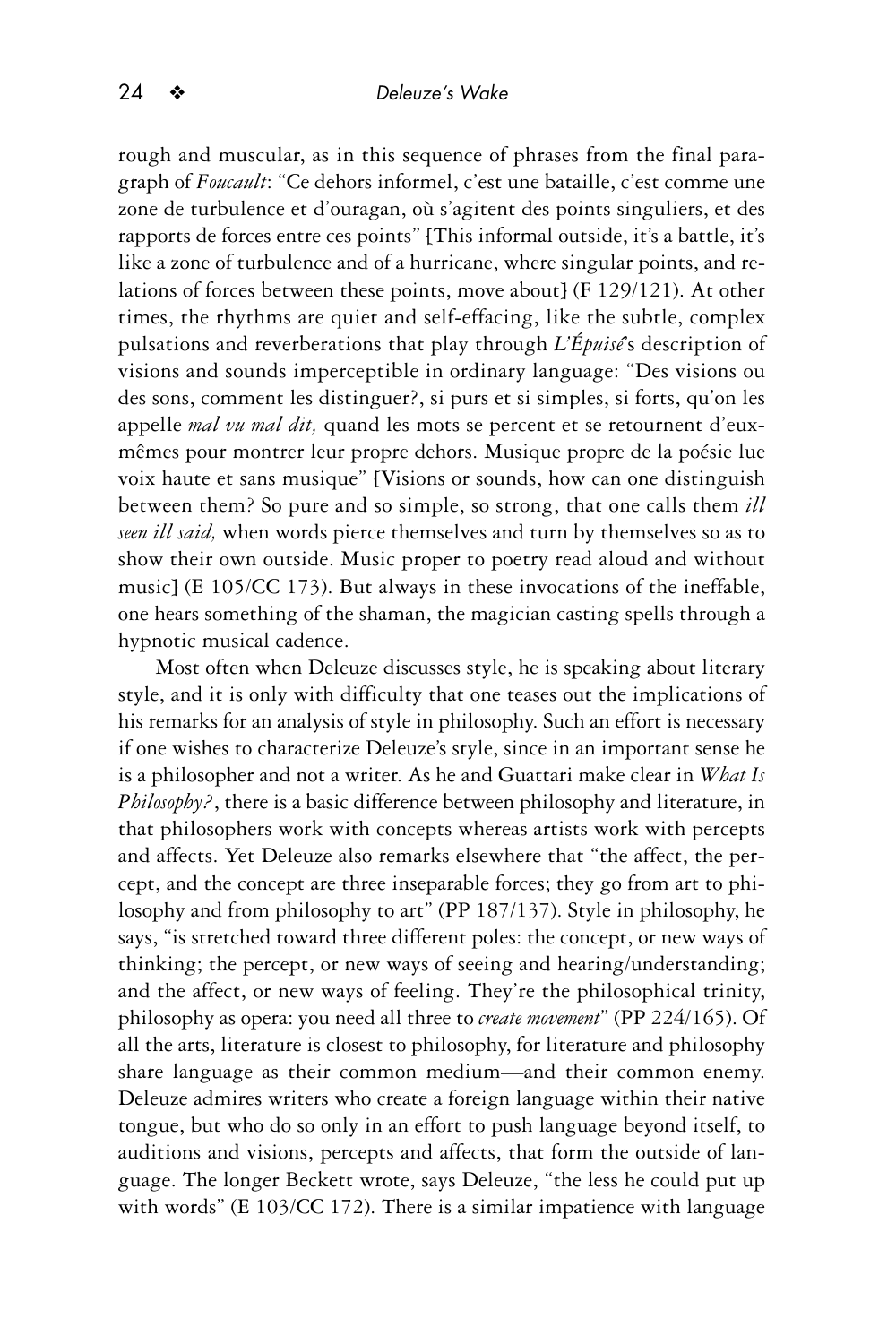in Deleuze, a desire to do as Beckett and "'bore holes' in the surface of language" (E 103/CC 172), to seek an outside of language, a silence proper to speech, that makes possible a thought like Spinoza's in part 5 of the *Ethics,* a thought not of concepts but of percepts and affects, new ways of seeing, construing, and feeling, which form the outside of concepts, their inherent surface and limit. It is at the limits of language, at the edge of the ineffable, that philosophy and literature interpenetrate, that Deleuze and Beckett join forces as philosopher-writer and writer-philosopher.<sup>7</sup>

## Who Is Deleuze?

"Style is the man," says Buffon, but Deleuze says style is essence, event, becoming-imperceptible, effect. Is Deleuze's style dry, cold, objective, austere? At times, yes—occasionally to such an extent that it is indistinguishable from an anonymous expository prose. And always it is impersonal. But there are at least three Deleuzes: the fluvial Deleuze of definitions and systems, absorbed, fascinated, amused by the structures he is creating; the fiery Deleuze of epigrammatic flashes, scintillating, arresting; and the aerial Deleuze of cryptic speculation, thought in percepts and affects, sensually abstract, poetic, incantatory. Style in philosophy is defined by the movement of the concept—its endoconsistency, auto-*survol,* and involvement with other concepts—and by the syntax of arguments, the unfolding of lines of thought. Each of the three Deleuzes moves at a different speed and in a different mode, but there is a repeated movement in the Deleuzian page-egg, from individuating point of actualization, through explicating structure, to mutating line of flight, a perpetual drama of created impossibilities and unexpected possibilities, of self-imposed constraint and miraculous escape. And always there is stuttering, a halting, lurching movement from appositive to appositive (and, and, and), a differential repetition of themes in constant variation, a conceptual stuttering at the limits of language and thought.

In *What Is Philosophy?*, Deleuze and Guattari say that the true subjects of thought are not the philosophers who sign their works but the conceptual characters *(personnages conceptuels)* through which the thought unfolds: "Conceptual characters are the 'heteronyms' of the philosopher, and the philosopher's name is the simple pseudonym of his characters" (QP 62/64). Who are Deleuze's conceptual characters? One would be Houdini, the magician/illusionist obsessed with madness and death ("As soon as you begin thinking, you necessarily confront a line where life and death, reason and